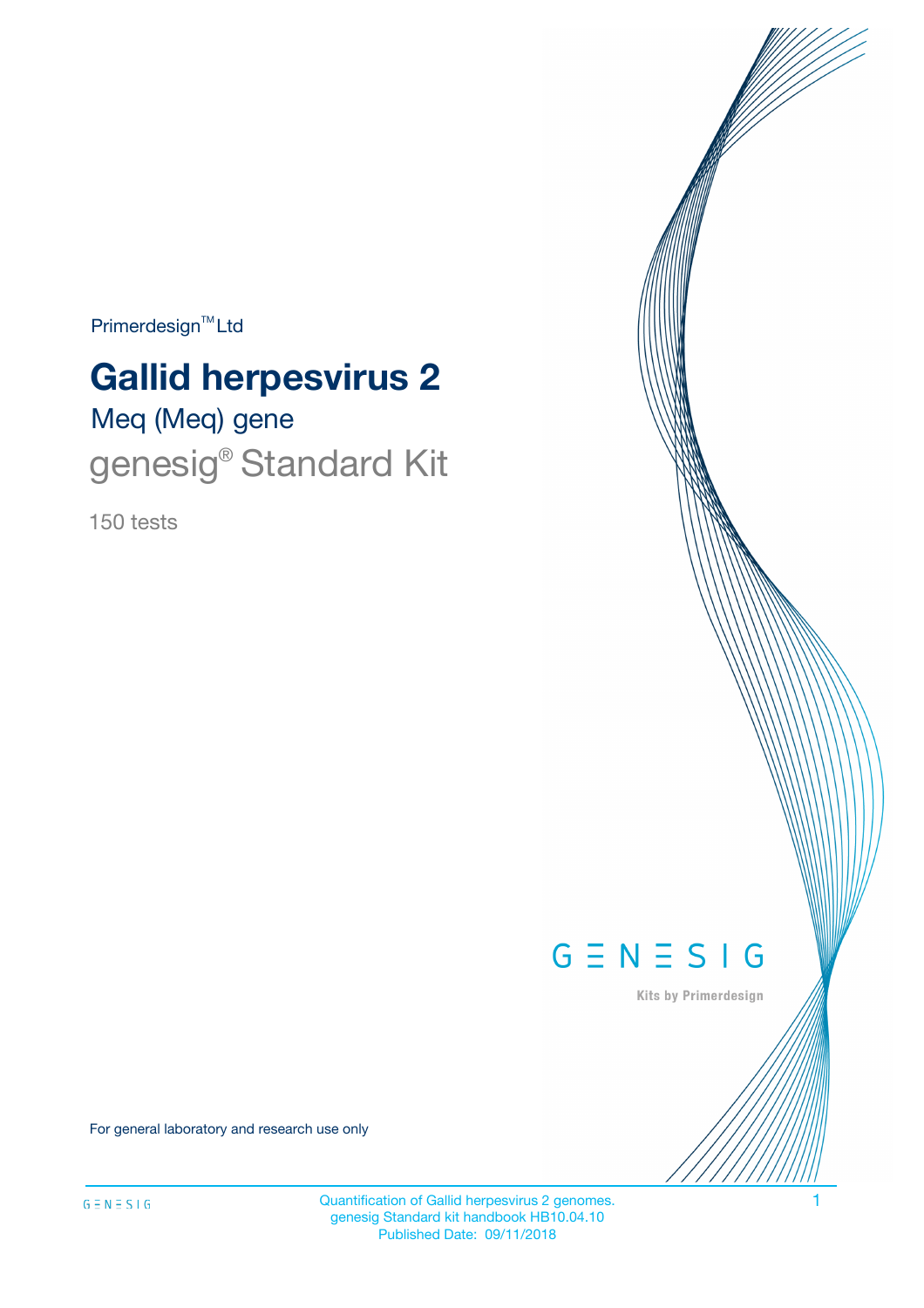### Introduction to Gallid herpesvirus 2

Gallid Herpesvirus 2 (GaHV-2) is one of the most widespread diseases afflicting chickens. Named after Jozsef Marek, a Hungarian veterinarian who discovered the virus in 1907, it is also known as Marek's Disease. It is a highly contagious, viral disease that may survive for months or years in litter and poultry dust. GaVHV-2 is an alphaherpesvirus with a double stranded, linear DNA genome of approximately 178 kb. Like other herpes viruses it has an icosahedral protein capsid and lipid envelope which forms the viron.

Infection occurs through the respiratory tract and infected birds can remain carriers and shedders of the virus for life. Incubation periods range from 3 weeks to months. Chickens become infected at an early age and the disease normally manifests itself at 8-24 weeks. The virulence of GaHV2 is expected to be a polygenic trait. Variation at a number of loci is expected to be involved which are the product of homolgous recombination events. This can bring together new mutations that originally evolved against different genetic backgrounds, driving the evolution of virulence such that the virus is now significantly more virulent than when it was first discovered. This process is enhanced during viral replication since DNA replication in alphaherpesviruses is recombination dependent. As such, recombination can occur between genetically distinct viruses infecting the same cell.

This disease is characterized by the presence of T cell lymphoma but can occur in several forms. The classical form gives rise to asymmetric paralysis of one or more limbs, immunosuppression due to impairment of the T-lymphocytes and lesions on nerves causing difficulty breathing. Lesions can also occur in the skin, skeletal muscle and organs, with the ovary, spleen, liver, kidneys, lungs, heart, proventriculus and adrenals being most commonly affected. In the acute form, the disease spreads rapidly and can result in high mortality rates. Death frequently occurs within seven days and is often preceded by a short period of depression. Ocular lymphomatosis and cutaneous Marek's disease are also observed, giving rise to a grey iris and blindness and lesions on feather follicles respectively. It is the latent infection of T-cells that is responsible for the long term carrier status of recovered birds.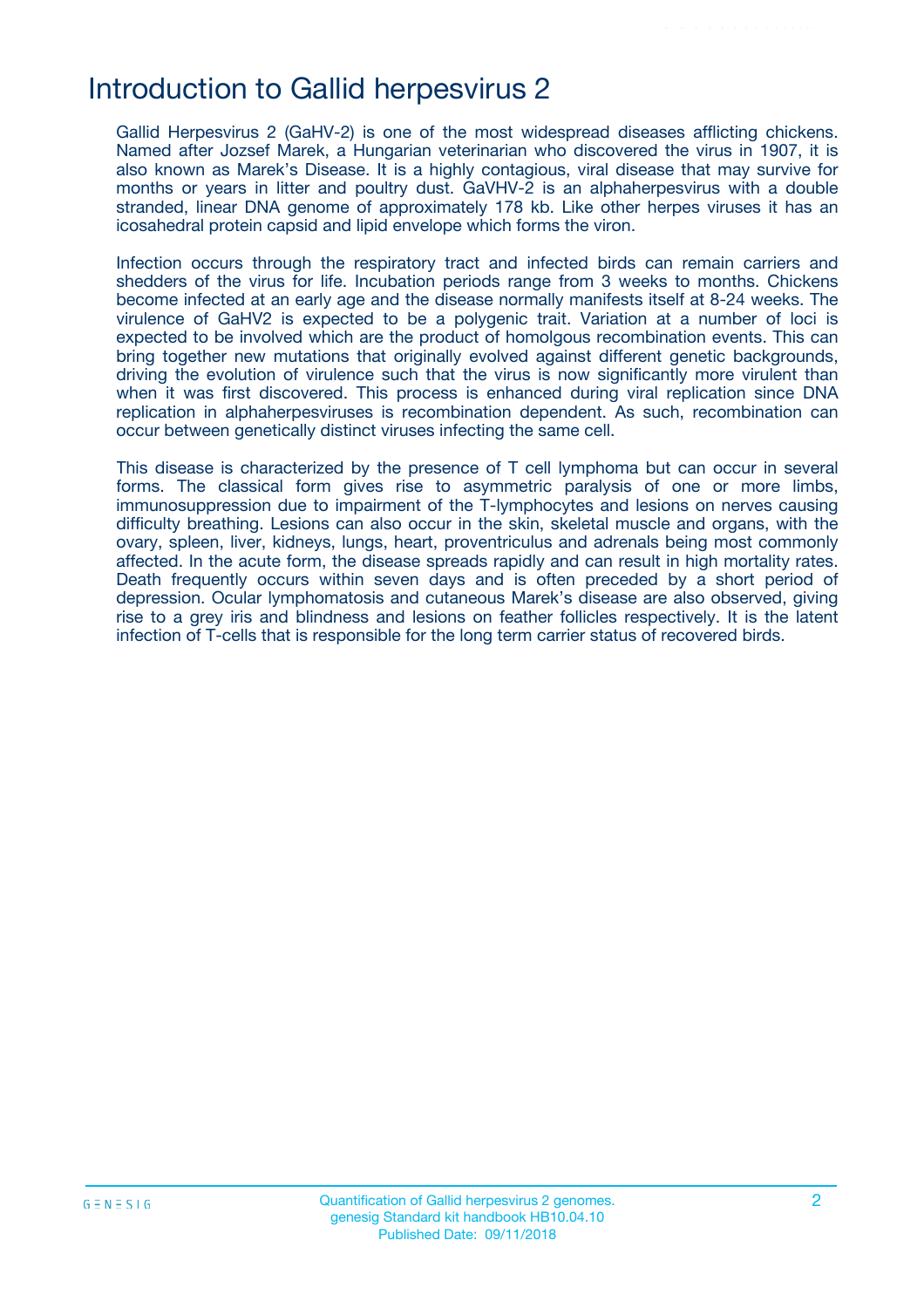

The Primerdesign genesig Kit for Gallid herpesvirus 2 (GaHV-2) genomes is designed for the in vitro quantification of GaHV-2 genomes. The kit is designed to have a broad detection profile. Specifically, the primers represent 100% homology with over 95% of the NCBI database reference sequences available at the time of design.

The dynamics of genetic variation means that new sequence information may become available after the initial design. Primerdesign periodically reviews the detection profiles of our kits and when required releases new versions.

If you require further information, or have a specific question about the detection profile of this kit then please send an e.mail to enquiry@primerdesign.co.uk and our bioinformatics team will answer your question.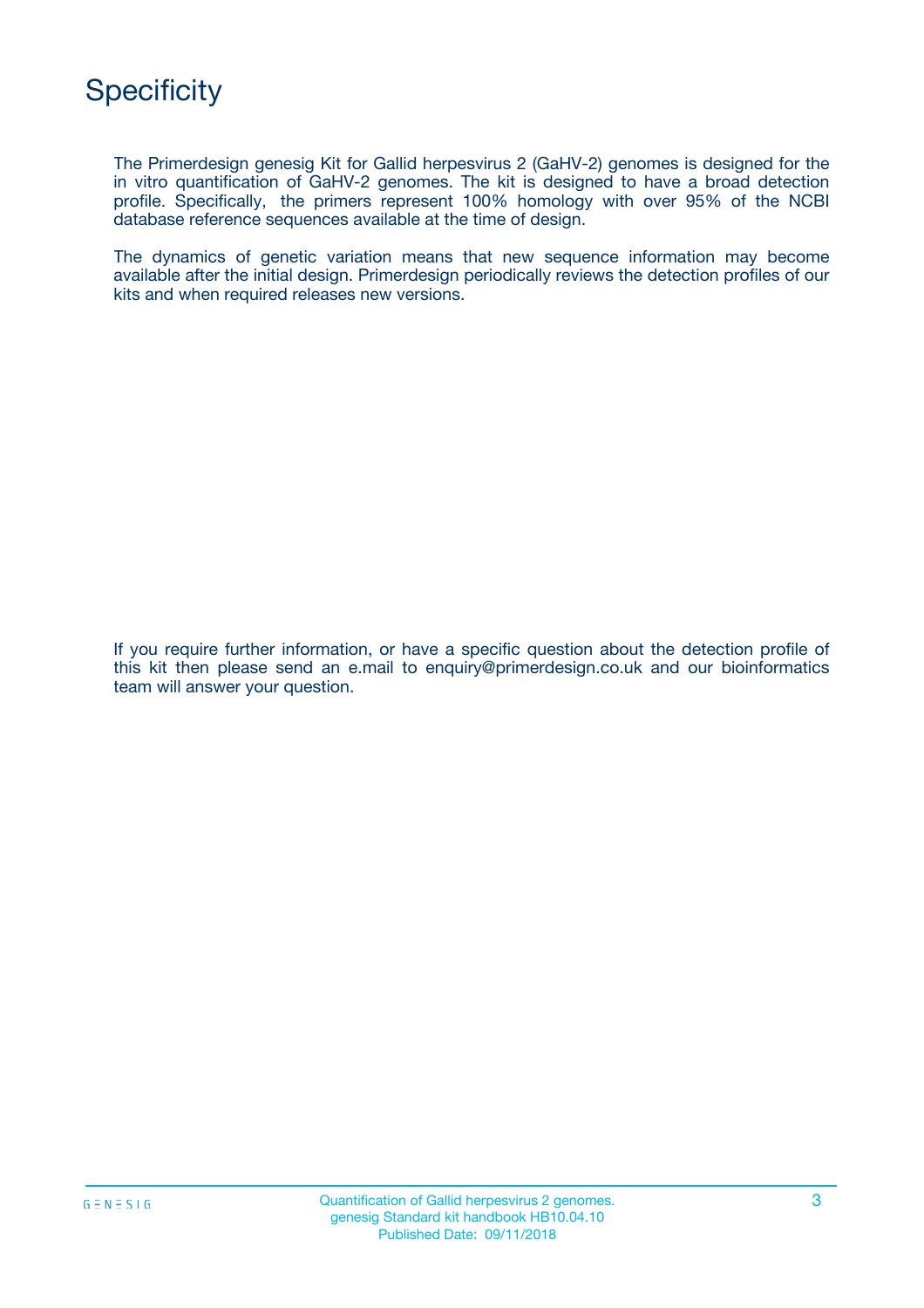# Kit contents

- **GaHV-2 specific primer/probe mix (150 reactions BROWN)** FAM labelled
- **GaHV-2 positive control template (for Standard curve RED)**
- **RNase/DNase free water (WHITE)** for resuspension of primer/probe mixes
- **Template preparation buffer (YELLOW)** for resuspension of positive control template and standard curve preparation

## Reagents and equipment to be supplied by the user

#### **Real-time PCR Instrument**

#### **Extraction kit**

This kit is recommended for use with genesig Easy DNA/RNA extraction kit. However, it is designed to work well with all processes that yield high quality RNA and DNA with minimal PCR inhibitors.

#### **oasig**TM **lyophilised or Precision**®**PLUS 2X qPCR Master Mix**

This kit is intended for use with oasig or PrecisionPLUS2X qPCR Master Mix.

**Pipettors and Tips**

**Vortex and centrifuge**

**Thin walled 1.5 ml PCR reaction tubes**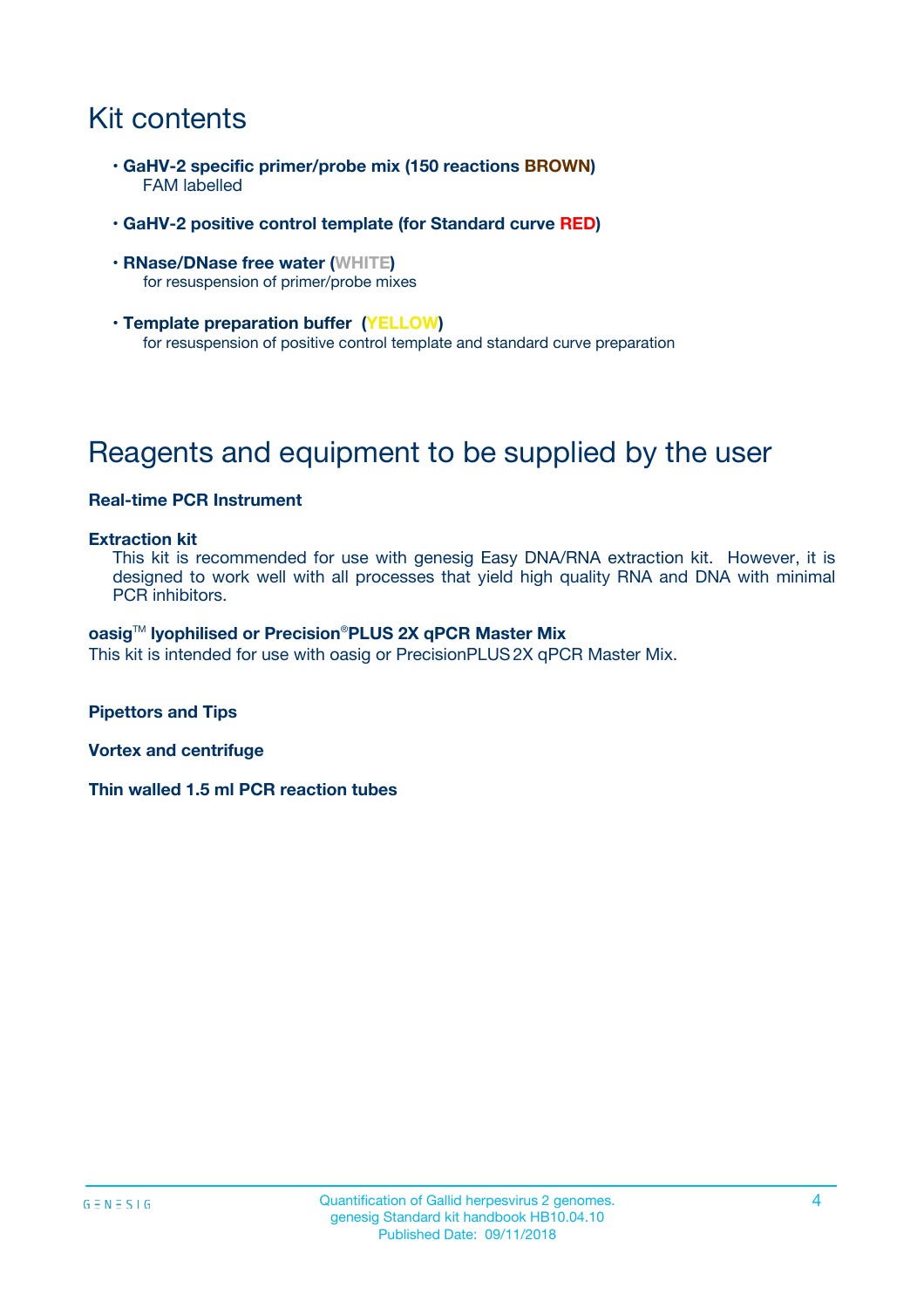### Kit storage and stability

This kit is stable at room temperature but should be stored at -20ºC on arrival. Once the lyophilised components have been resuspended they should not be exposed to temperatures above -20°C for longer than 30 minutes at a time and unnecessary repeated freeze/thawing should be avoided. The kit is stable for six months from the date of resuspension under these circumstances.

If a standard curve dilution series is prepared this can be stored frozen for an extended period. If you see any degradation in this serial dilution a fresh standard curve can be prepared from the positive control.

Primerdesign does not recommend using the kit after the expiry date stated on the pack.

### Suitable sample material

All kinds of sample material suited for PCR amplification can be used. Please ensure the samples are suitable in terms of purity, concentration, and DNA integrity. Always run at least one negative control with the samples. To prepare a negative-control, replace the template DNA sample with RNase/DNase free water.

### Dynamic range of test

Under optimal PCR conditions genesig GaHV-2 detection kits have very high priming efficiencies of >95% and can detect less than 100 copies of target template.

### Notices and disclaimers

This product is developed, designed and sold for research purposes only. It is not intended for human diagnostic or drug purposes or to be administered to humans unless clearly expressed for that purpose by the Food and Drug Administration in the USA or the appropriate regulatory authorities in the country of use. During the warranty period Primerdesign genesig detection kits allow precise and reproducible data recovery combined with excellent sensitivity. For data obtained by violation to the general GLP guidelines and the manufacturer's recommendations the right to claim under guarantee is expired. PCR is a proprietary technology covered by several US and foreign patents. These patents are owned by Roche Molecular Systems Inc. and have been sub-licensed by PE Corporation in certain fields. Depending on your specific application you may need a license from Roche or PE to practice PCR. Additional information on purchasing licenses to practice the PCR process may be obtained by contacting the Director of Licensing at Roche Molecular Systems, 1145 Atlantic Avenue, Alameda, CA 94501 or Applied Biosystems business group of the Applera Corporation, 850 Lincoln Centre Drive, Foster City, CA 94404. In addition, the 5' nuclease assay and other homogeneous amplification methods used in connection with the PCR process may be covered by U.S. Patents 5,210,015 and 5,487,972, owned by Roche Molecular Systems, Inc, and by U.S. Patent 5,538,848, owned by The Perkin-Elmer Corporation.

### Trademarks

Primerdesign™ is a trademark of Primerdesign Ltd.

genesig $^\circledR$  is a registered trademark of Primerdesign Ltd.

The PCR process is covered by US Patents 4,683,195, and 4,683,202 and foreign equivalents owned by Hoffmann-La Roche AG. BI, ABI PRISM® GeneAmp® and MicroAmp® are registered trademarks of the Applera Genomics (Applied Biosystems Corporation). BIOMEK® is a registered trademark of Beckman Instruments, Inc.; iCycler™ is a registered trademark of Bio-Rad Laboratories, Rotor-Gene is a trademark of Corbett Research. LightCycler™ is a registered trademark of the Idaho Technology Inc. GeneAmp®, TaqMan® and AmpliTaqGold® are registered trademarks of Roche Molecular Systems, Inc., The purchase of the Primerdesign reagents cannot be construed as an authorization or implicit license to practice PCR under any patents held by Hoffmann-LaRoche Inc.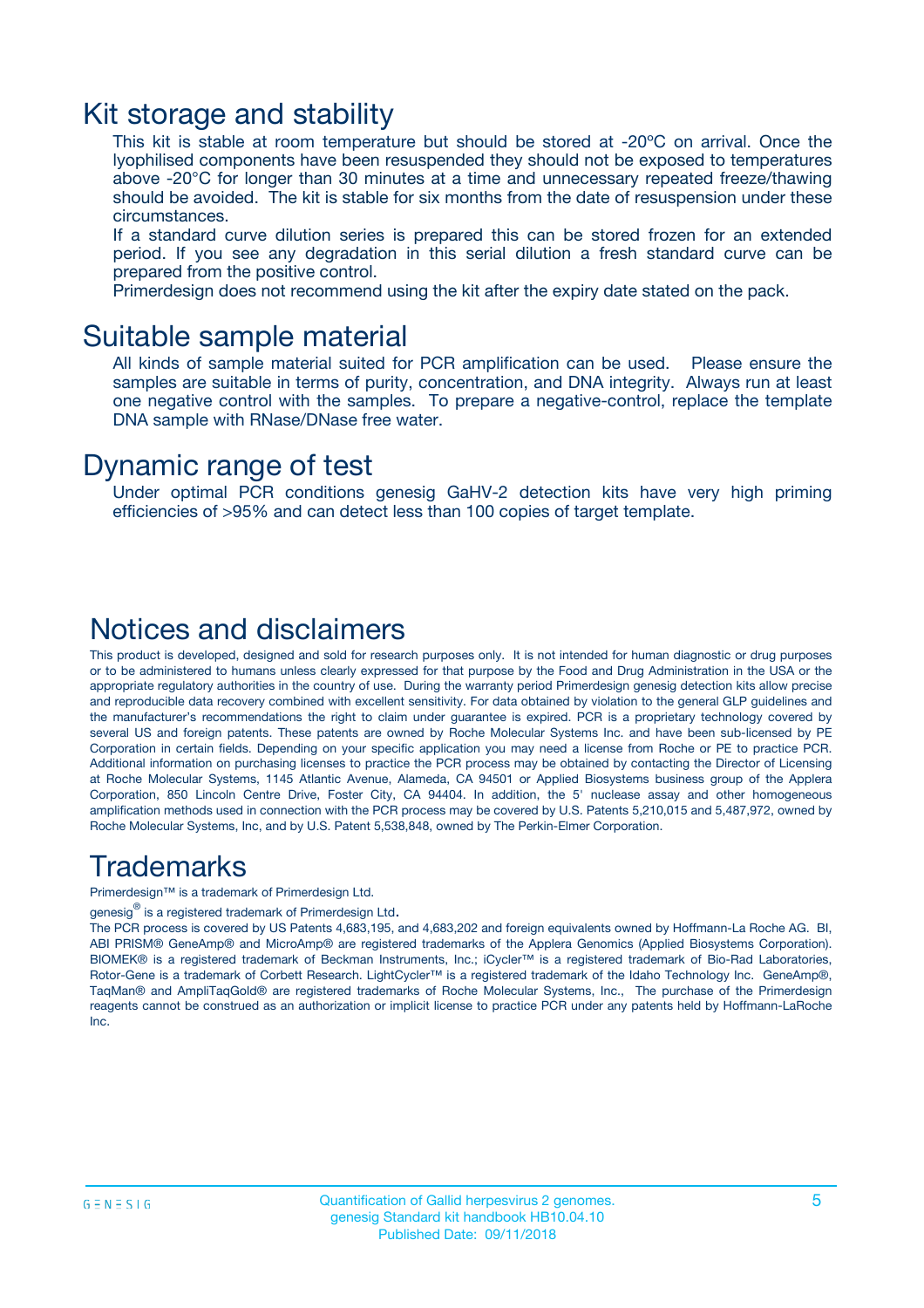### Principles of the test

#### **Real-time PCR**

A GaHV-2 specific primer and probe mix is provided and this can be detected through the FAM channel.

The primer and probe mix provided exploits the so-called TaqMan® principle. During PCR amplification, forward and reverse primers hybridize to the GaHV-2 DNA. A fluorogenic probe is included in the same reaction mixture which consists of a DNA probe labeled with a 5`-dye and a 3`-quencher. During PCR amplification, the probe is cleaved and the reporter dye and quencher are separated. The resulting increase in fluorescence can be detected on a range of qPCR platforms.

#### **Positive control**

For copy number determination and as a positive control for the PCR set up, the kit contains a positive control template. This can be used to generate a standard curve of GaHV-2 copy number / Cq value. Alternatively the positive control can be used at a single dilution where full quantitative analysis of the samples is not required. Each time the kit is used, at least one positive control reaction must be included in the run. A positive result indicates that the primers and probes for detecting the target GaHV-2 gene worked properly in that particular experimental scenario. If a negative result is obtained the test results are invalid and must be repeated. Care should be taken to ensure that the positive control does not contaminate any other kit component which would lead to false-positive results. This can be achieved by handling this component in a Post PCR environment. Care should also be taken to avoid cross-contamination of other samples when adding the positive control to the run. This can be avoided by sealing all other samples and negative controls before pipetting the positive control into the positive control well.

#### **Negative control**

To validate any positive findings a negative control reaction should be included every time the kit is used. For this reaction the RNase/DNase free water should be used instead of template. A negative result indicates that the reagents have not become contaminated while setting up the run.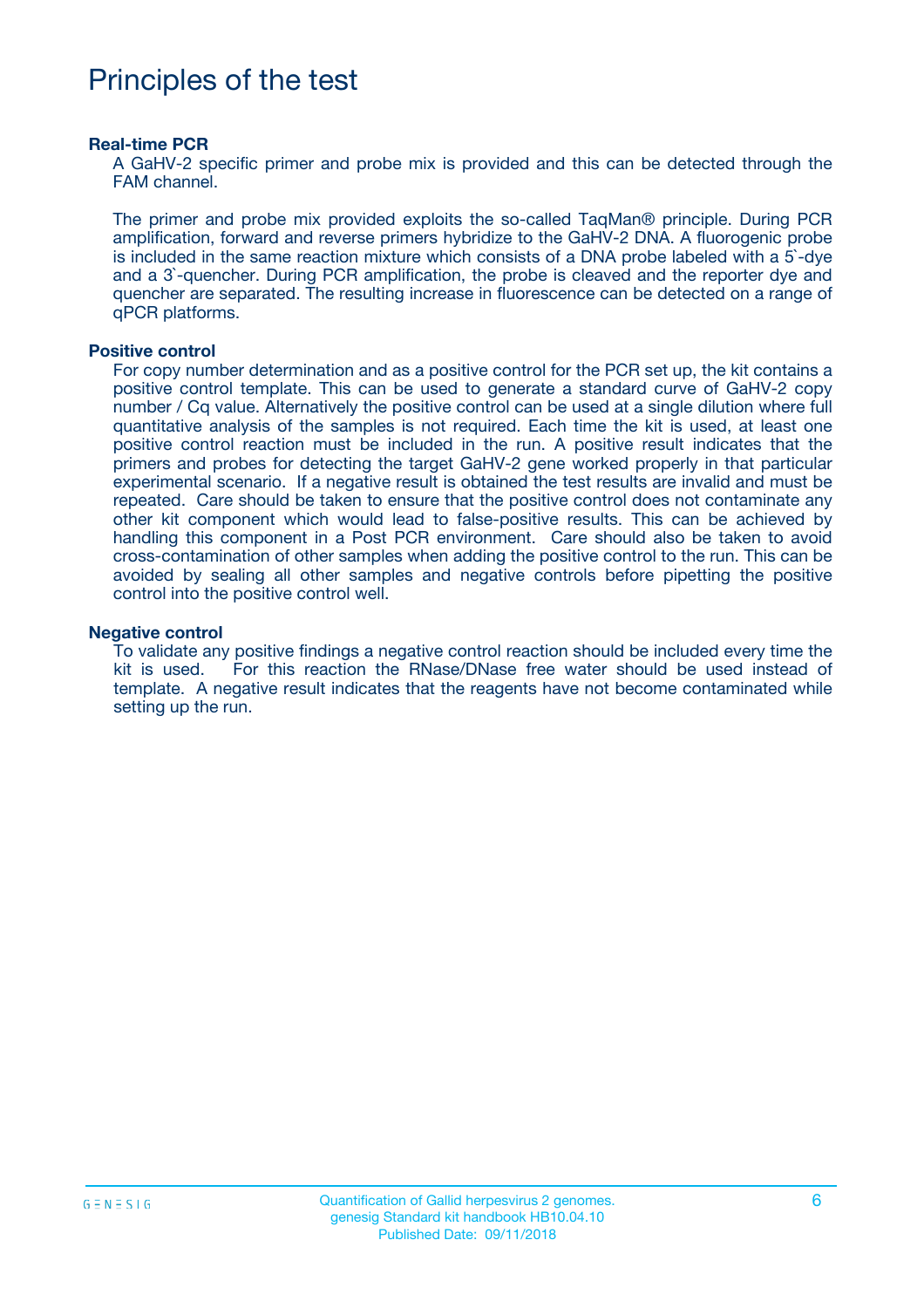### Resuspension protocol

To minimize the risk of contamination with foreign DNA, we recommend that all pipetting be performed in a PCR clean environment. Ideally this would be a designated PCR lab or PCR cabinet. Filter tips are recommended for all pipetting steps.

#### **1. Pulse-spin each tube in a centrifuge before opening.**

This will ensure lyophilised primer and probe mix is in the base of the tube and is not spilt upon opening the tube.

**2. Resuspend the kit components in the RNase/DNase free water supplied, according to the table below.**

To ensure complete resuspension, vortex each tube thoroughly.

| Component - resuspend in water  | Volume |
|---------------------------------|--------|
| <b>Pre-PCR pack</b>             |        |
| GaHV-2 primer/probe mix (BROWN) | 165 ul |

#### **3. Resuspend the positive control template in the template preparation buffer supplied, according to the table below:**

To ensure complete resuspension, vortex the tube thoroughly.

| Component - resuspend in template preparation buffer |        |  |
|------------------------------------------------------|--------|--|
| <b>Post-PCR heat-sealed foil</b>                     |        |  |
| GaHV-2 Positive Control Template (RED) *             | 500 µl |  |

\* This component contains high copy number template and is a VERY significant contamination risk. It must be opened and handled in a separate laboratory environment, away from the other components.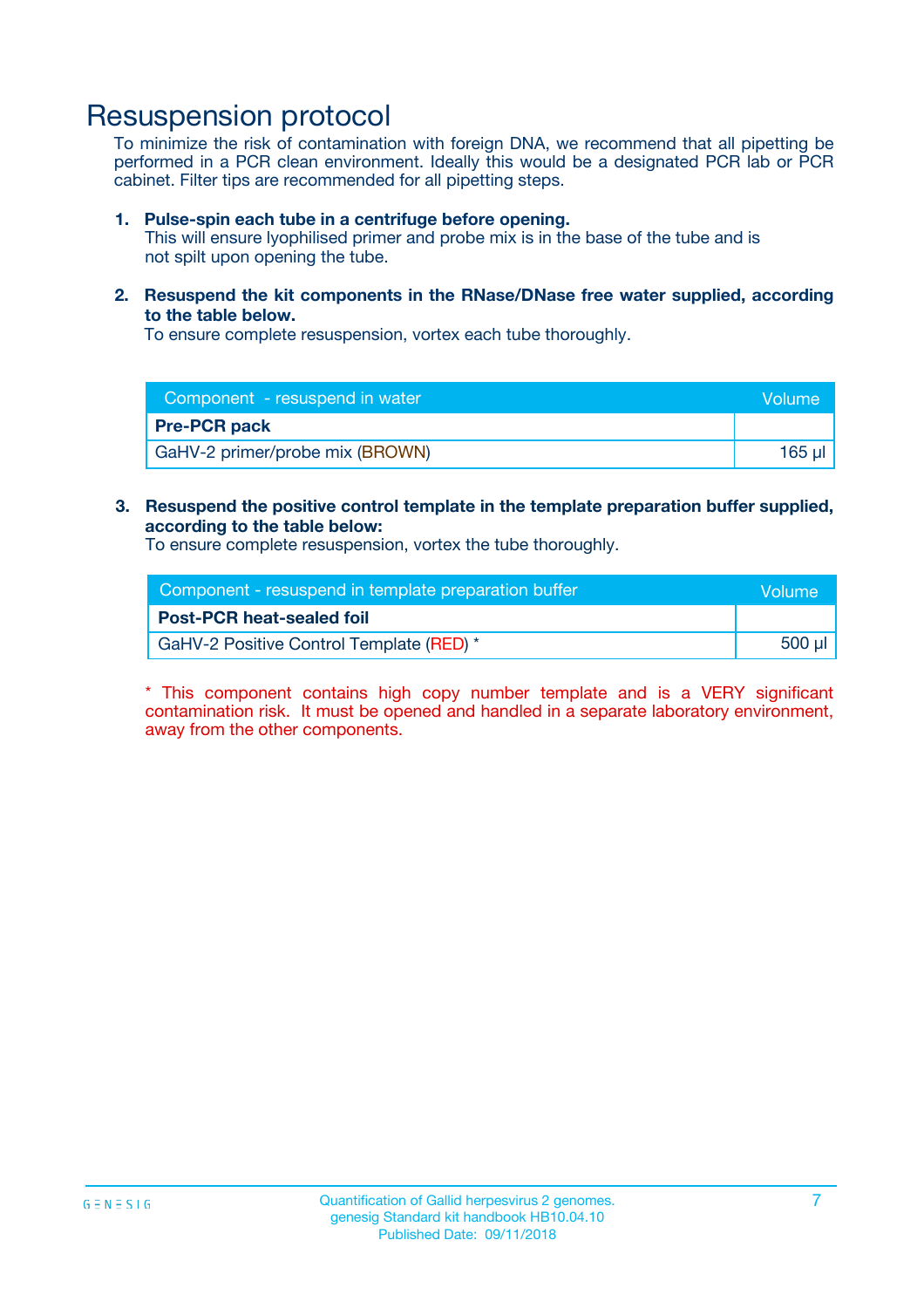# qPCR detection protocol

**1. For each DNA sample prepare a reaction mix according to the table below:** Include sufficient reactions for positive and negative controls.

| Component                                 | Volume           |
|-------------------------------------------|------------------|
| oasig or PrecisionPLUS 2X qPCR Master Mix | 10 $\mu$         |
| GaHV-2 primer/probe mix (BROWN)           | 1 $\mu$          |
| <b>RNase/DNase free water (WHITE)</b>     | $4 \mu$          |
| <b>Final Volume</b>                       | 15 <sub>ul</sub> |

- **2. Pipette 15µl of this mix into each well according to your qPCR experimental plate set up.**
- **3. Prepare DNA templates for each of your samples.**
- **4. Pipette 5µl of DNA template into each well, according to your experimental plate set up.**

For negative control wells use 5µl of RNase/DNase free water. The final volume in each well is 20µl.

**5. If a standard curve is included for quantitative analysis, prepare a reaction mix according to the table below:**

| Component                                 | Volume  |
|-------------------------------------------|---------|
| oasig or PrecisionPLUS 2X qPCR Master Mix | 10 µl   |
| GaHV-2 primer/probe mix (BROWN)           | 1 µI    |
| <b>RNase/DNase free water (WHITE)</b>     | $4 \mu$ |
| <b>Final Volume</b>                       | 15 µl   |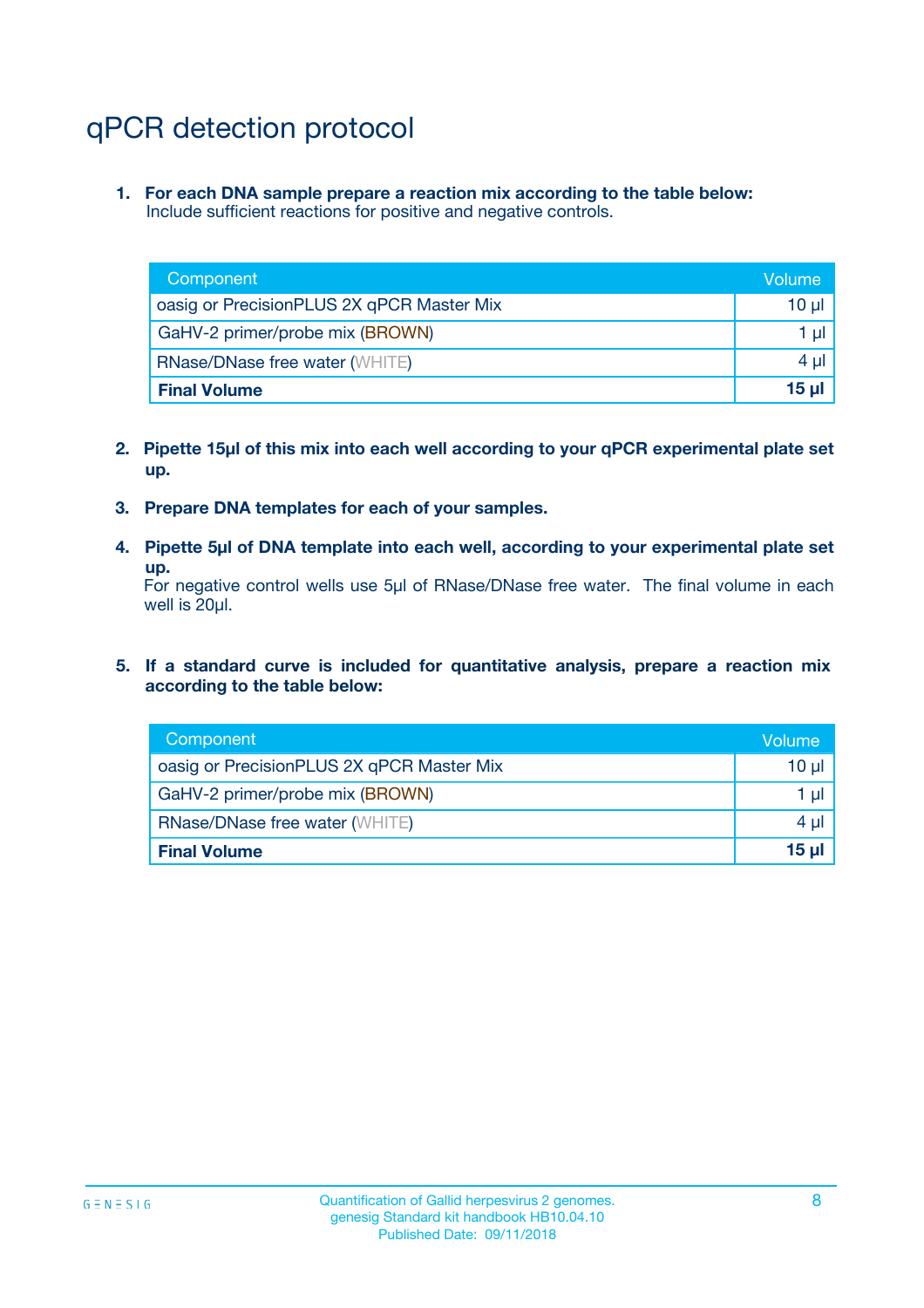#### **6. Preparation of a standard curve dilution series.**

- 1) Pipette 90µl of template preparation buffer into 5 tubes and label 2-6
- 2) Pipette 10µl of Positive Control Template (RED) into tube 2
- 3) Vortex thoroughly
- 4) Change pipette tip and pipette 10µl from tube 2 into tube 3
- 5) Vortex thoroughly

Repeat steps 4 and 5 to complete the dilution series

| <b>Standard Curve</b>         | <b>Copy Number</b>     |
|-------------------------------|------------------------|
| Tube 1 Positive control (RED) | $2 \times 10^5$ per µl |
| Tube 2                        | $2 \times 10^4$ per µl |
| Tube 3                        | $2 \times 10^3$ per µl |
| Tube 4                        | $2 \times 10^2$ per µl |
| Tube 5                        | 20 per µl              |
| Tube 6                        | 2 per ul               |

7. Pipette 5µl of standard template into each well for the standard curve according to your experimental plate set up.

The final volume in each well is 20µl.

# qPCR amplification protocol

Amplification conditions using oasig or PrecisionPLUS2X qPCR Master Mix.

| <b>Step</b> |                   | <b>Time</b>     | Temp    |
|-------------|-------------------|-----------------|---------|
|             | Enzyme activation | 2 min           | 95 °C   |
| Cycling x50 | Denaturation      | 10 <sub>s</sub> | 95 $°C$ |
|             | DATA COLLECTION * | 60 s            | 60 °C   |

\* Fluorogenic data should be collected during this step through the FAM channel